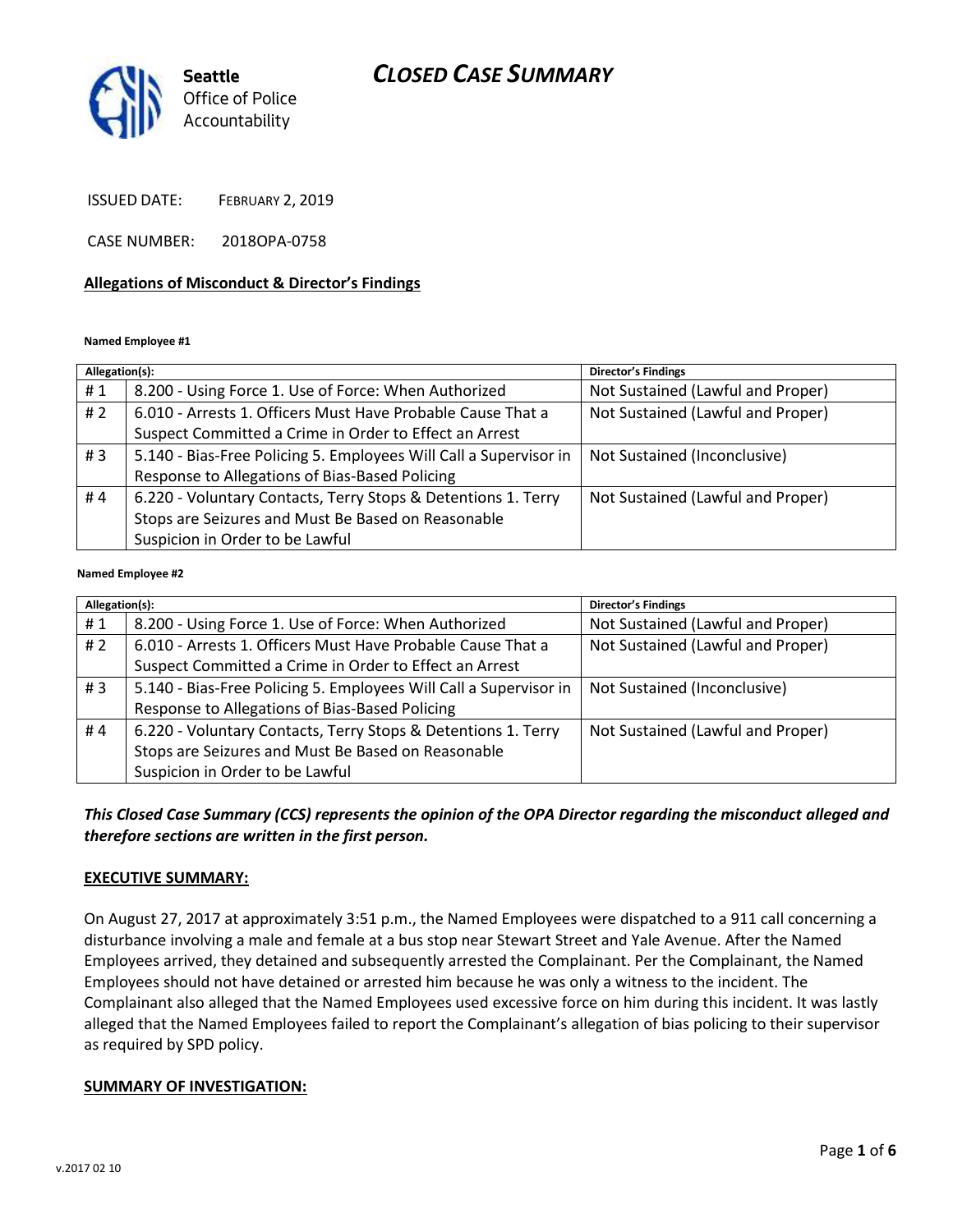

# *CLOSE CASE SUMMARY*

OPA CASE NUMBER: 2018OPA-0758

OPA Interviewed the Complainant. The Complainant told OPA that he was seated on the ground near a bus stop when the Named Employees arrived and started harassing him. The Complainant stated that the Named Employees told him that there was a warrant for his arrest because the Complainant threatened to shoot someone. The Complainant also stated that the Named Employees told him that someone in the neighborhood called the police on him because he threatened someone at the bus stop. The Complainant told OPA that he never threatened anyone and that what goes on between himself and a family member was none of their business. In terms of the Complainant's allegation of excessive force, the Complainant stated the Named Employees immediately snatched his umbrella away and then slammed him to the ground and brutally assaulted him. The Complainant stated that their assault included elbowing and punching him in the face, which resulted in the Complainant having bruises and cuts all over his face. The Complainant further stated that he believed that the Named Employees immediately viewed him as a threat and overreacted because of his race.

OPA also reviewed an audio recorded statement that was made by the Complainant to a Sergeant following the Complainant's August 27 arrest. The Complainant made unclear and difficult to follow statements to the Sergeant about how his mother tried to kill his wife and child. The Complainant also told the Sergeant that he believed that his mother probably called the police on him. The Complainant told the Sergeant that the Named Employees tackled him and took his umbrella away from him. The Complainant did not make any allegations regarding the Named Employees' reasons for detaining or arresting him, the use of excessive force on him, or biased policing towards him. The Complainant also never mentioned anything about the Named Employees saying that they had a warrant for his arrest.

OPA reviewed the 911 calls. The initial 911 call was a reported disturbance at a bus stop near Stewart Street and Yale Avenue. Subsequent 911 callers provided a detailed description of the involved male and female, information that the male was acting aggressively, that he was carrying a broken end of an umbrella, and that the male threatened to kill the female.

Neither the Named Employees nor any of the other responding officers were equipped with Body Worn Video. This incident took place in August of 2017, which was prior to SPD's full deployment of those devices. However, In-Car Video (ICV) associated with this incident existed and OPA reviewed them. Most of this incident was not captured on video, but the audio of much of what was said was recorded on ICV. The Named Employees could be heard making their initial contact with the Complainant, which included their verbal attempts to separate him from the female, who was later identified as his mother.

The Complainant was heard refusing their request and demanding to know why they wanted to separate him from her. Before they had time to answer, the Complainant was heard saying that he wants "to walk with [his] mom because she's the fucking one who killed my baby's mother and my wife, fucking, and killed my, wife and my kid…. but, she's trying to set me up." Shortly thereafter, NE#1 was heard attempting to negotiate with the Complainant about putting down an umbrella that he was holding in his hand. NE#1 was also heard explaining his concern that the umbrella could be used as a weapon. Shortly thereafter, NE#1 and NE#2 could be seen on the video physically struggling with the Complainant. NE#1 and NE#2 were also heard ordering the Complainant to drop the umbrella and to stop resisting. Early on in this incident, the Complainant was heard asking the following question, "Why, because I'm dark skinned?" OPA was unable to determine what that question was in response to, but based on when it was made, it may have been related to when NE#1 tried to the get the Complainant to put down the umbrella.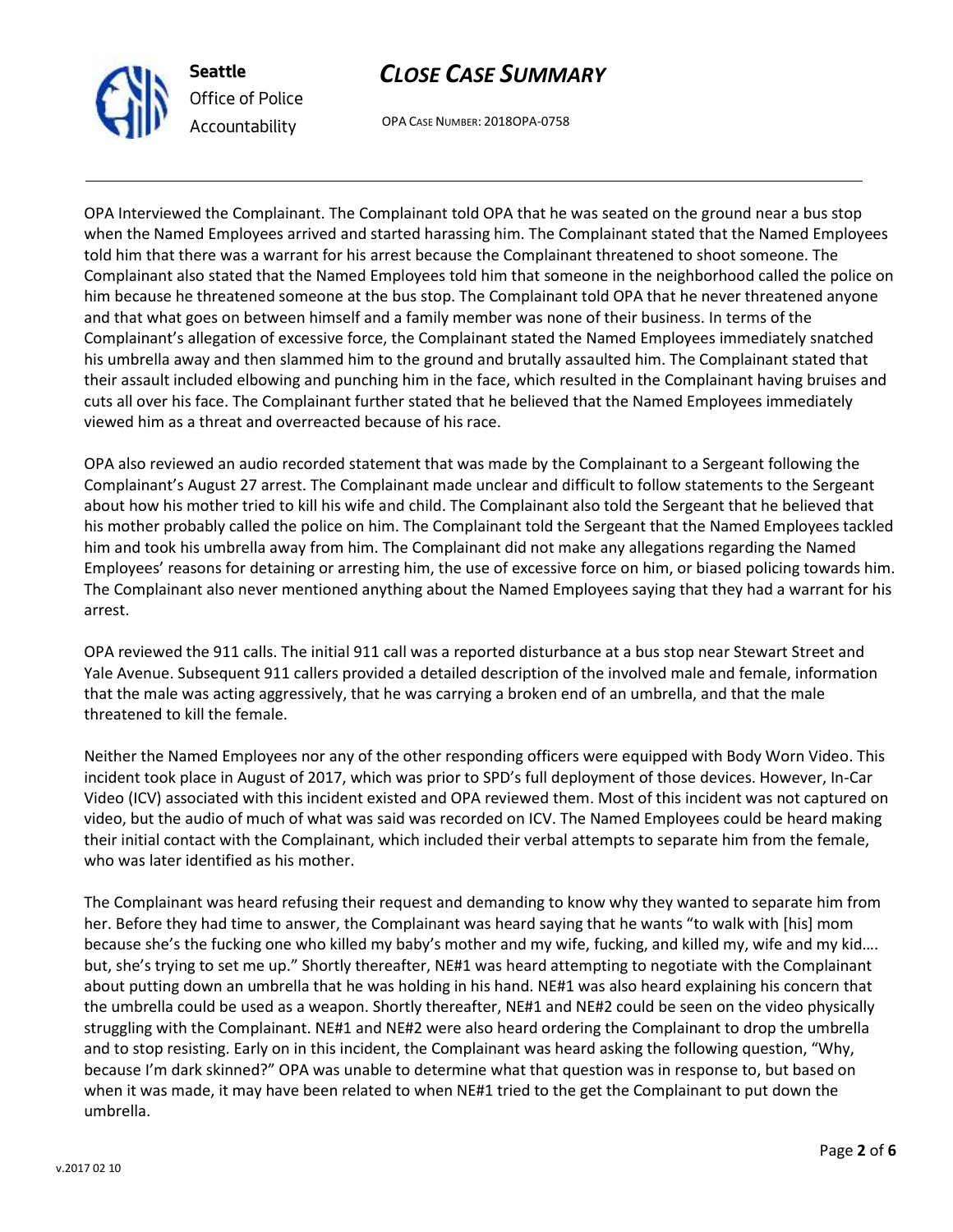## *CLOSE CASE SUMMARY*

OPA CASE NUMBER: 2018OPA-0758

OPA reviewed SPD photos of the incident. The Named Employees and the Complainant sustained minor scratches on their legs, arms, and hands. There was no evidence of any injuries to the Complainant's face, in fact, in one of the photos, the Complainant was seen smiling for the photographer. The umbrella is best described as a long, jaggededged metal stick.

OPA reviewed the SPD reports associated with this incident. The General Offense Report included details about the disturbance that led to NE#1's and NE#2's involvement and their encounter with the Complainant. NE#1 and NE#2 wrote that they used a team takedown to gain control of the Complainant and that this force was in response to the actions of the Complainant and the threat posed by the broken umbrella, which the Complainant refused to drop. SPD supervisors determined that the Named Employees' use of force was necessary, reasonable, and proportional. They also noted the comment that the Complainant was heard making on ICV audio during the incident about potential bias. They wrote that they did not detect any bias in their review of the Named Employees' actions. They also noted that the Complainant never raised that issue when he was interviewed by a Sergeant following his arrest.

OPA interviewed NE#1 and NE#2. NE#1 recalled that the Complainant refused to separate away from the female victim and to drop his umbrella. NE#1 noted that the broken umbrella presented a potential threat, especially in light of the 911 calls and the Complainant's response to the Named Employees' presence. NE#1 stated that when he and his partner determined that they had to physically restrain and detain the Complainant to get the umbrella away from him, NE#1 immediately grabbed the umbrella shaft and never let go of it during the struggle. NE#1 recalled the Complainant immediately resisting by pulling away and jerking his arms back and forth. NE#1 stated that they established probable cause to arrest the Complainant for domestic violence felony harassment after they finished their investigation, which was completed after they had the Complainant detained in handcuffs for safety. NE#2 reported similar information during his interview.

NE#1 and NE#2 told OPA that they never heard the brief comment that the Complainant made about the color of his skin until OPA played the audio of it during his interview. In explaining why, NE#1 stated he imagined that it was because he was focused on the actions of the Complainant and trying to secure the umbrella. NE#2 imagined that it was because of the surrounding noise and activity taking place with the Complainant. NE#1 and NE#2 denied all of the allegations made against them in this case.

OPA interviewed witness officers and none of them reported seeing the Named Employees using excessive force against the Complainant. Further, none of those witness officers ever heard the Complainant make any allegations of bias policing.

### **ANALYSIS AND CONCLUSIONS:**

## **Named Employee #1 - Allegations #1** *8.200 - Using Force 1. Use of Force: When Authorized*

SPD Policy 8.200(1) requires that force used by officers be reasonable, necessary and proportional. Whether force is reasonable depends "on the totality of the circumstances" known to the officers at the time of the force and must be balanced against "the rights of the subject, in light of the circumstances surrounding the event." (SPD Policy 8.200(1).) The policy lists a number of factors that should be weighed when evaluating reasonableness. (*See id*.)



**Seattle**

*Office of Police Accountability*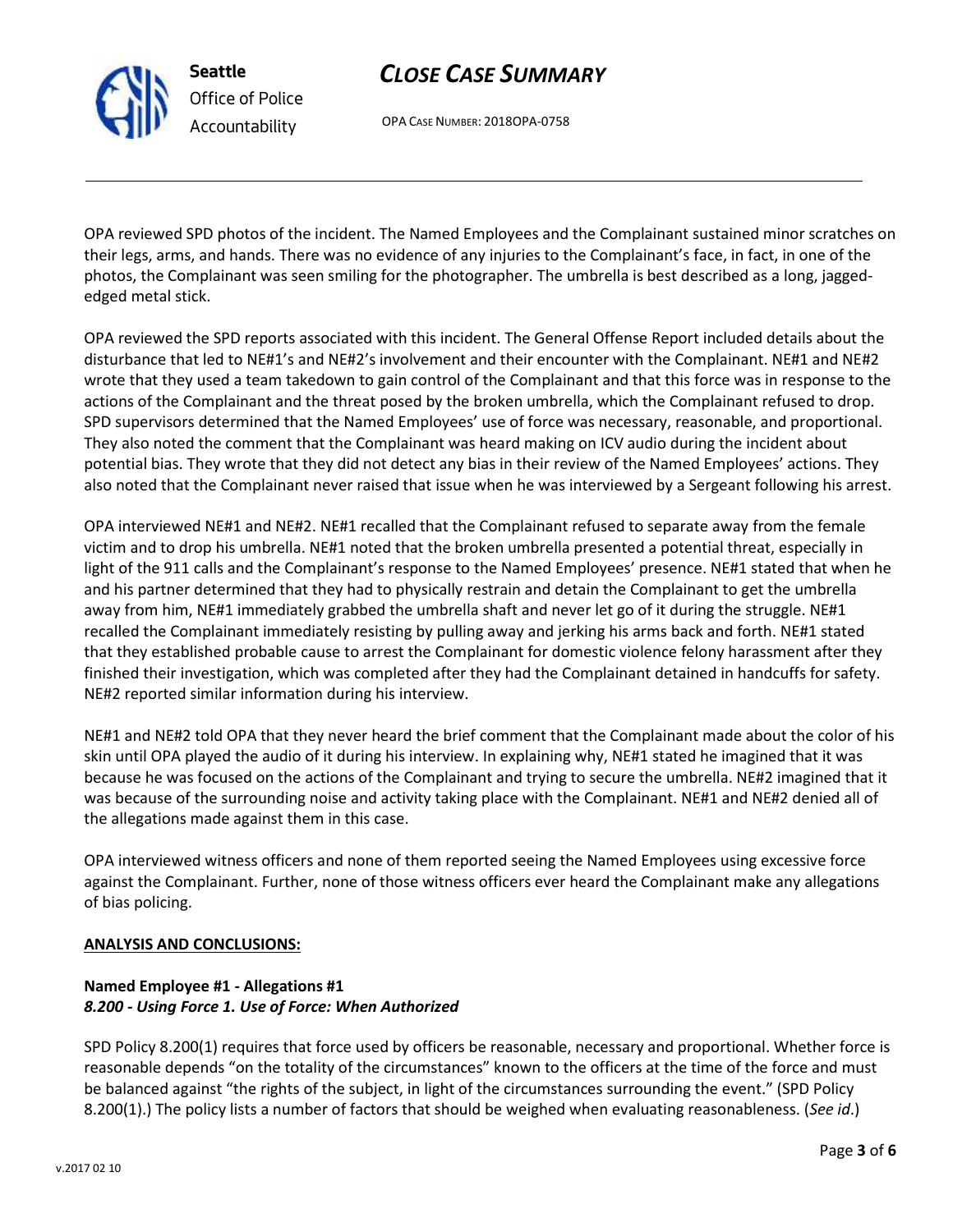

**Seattle** *Office of Police Accountability*

# *CLOSE CASE SUMMARY*

OPA CASE NUMBER: 2018OPA-0758

Force is necessary where "no reasonably effective alternative appears to exist, and only then to the degree which is reasonable to effect a lawful purpose." (*Id*.) Lastly, the force used must be proportional to the threat posed to the officer. (*Id*.) If, as the Complainant alleged, the Named Employees used excessive force when they detained and took him into custody, it would have constituted a violation of this policy.

The Named Employees responded to the scene of a disturbance between a male and female. After arriving on scene and being called over to the area where the Complainant and a female were standing, the Named Employees asked the Complainant to separate from the female, and he immediately became combative. Additionally, the Complainant was holding a broken umbrella in his hand, which he refused to drop even after the NE#1 explained that he was concerned about it being used as a weapon. In response to the Complainant's refusal to separate from the female and to drop the umbrella, the Named Employees used a controlled takedown, body force, and control holds to remove broken umbrella from the Complainant's hand and secure him in handcuffs so that they could safely investigate the incident. The Complainant sustained minor scratches on his knee and right hand. Moreover, the photographs of the Complainant taken after the incident establish that there were no injuries to his face, contrary to his claim in his OPA interview. OPA also found no evidence to support the Complainant's claim that the Named Employees slammed him to the ground and brutally assaulted him. Instead, OPA finds that the Named Employees' use of force was reasonable, necessary, and proportional and, thus, consistent with policy.

For these reasons, I recommend that this allegation be Not Sustained – Lawful and Proper as against both Named Employees.

Recommended Finding: **Not Sustained (Lawful and Proper)**

## **Named Employee #1 - Allegation #2**

## *6.010 - Arrests 1. Officers Must Have Probable Cause That a Suspect Committed a Crime in Order to Effect an Arrest*

SPD Policy 6.010-POL-1 requires that officers have probable cause to believe that a suspect committed a crime when effectuating an arrest. Stated differently, where an arrest is not supported by probable cause, it violates law and Department policy.

The evidence reviewed by OPA clearly demonstrates that the Named Employees developed probable cause to arrest the Complainant for domestic violence harassment of his mother, who was the involved female in this matter. They obtained statements from the Complainant's mother and other witnesses that established that the Complainant threatened his mother's life and was armed with an improvised weapon while doing so.

For these reasons, I recommend that this allegation be Not Sustained – Lawful and Proper as against both Named Employees.

Recommended Finding: **Not Sustained (Lawful and Proper)**

### **Named Employee #1 - Allegation #3**

*5.140 - Bias-Free Policing 5. Employees Will Call a Supervisor in Response to Allegations of Bias-Based Policing*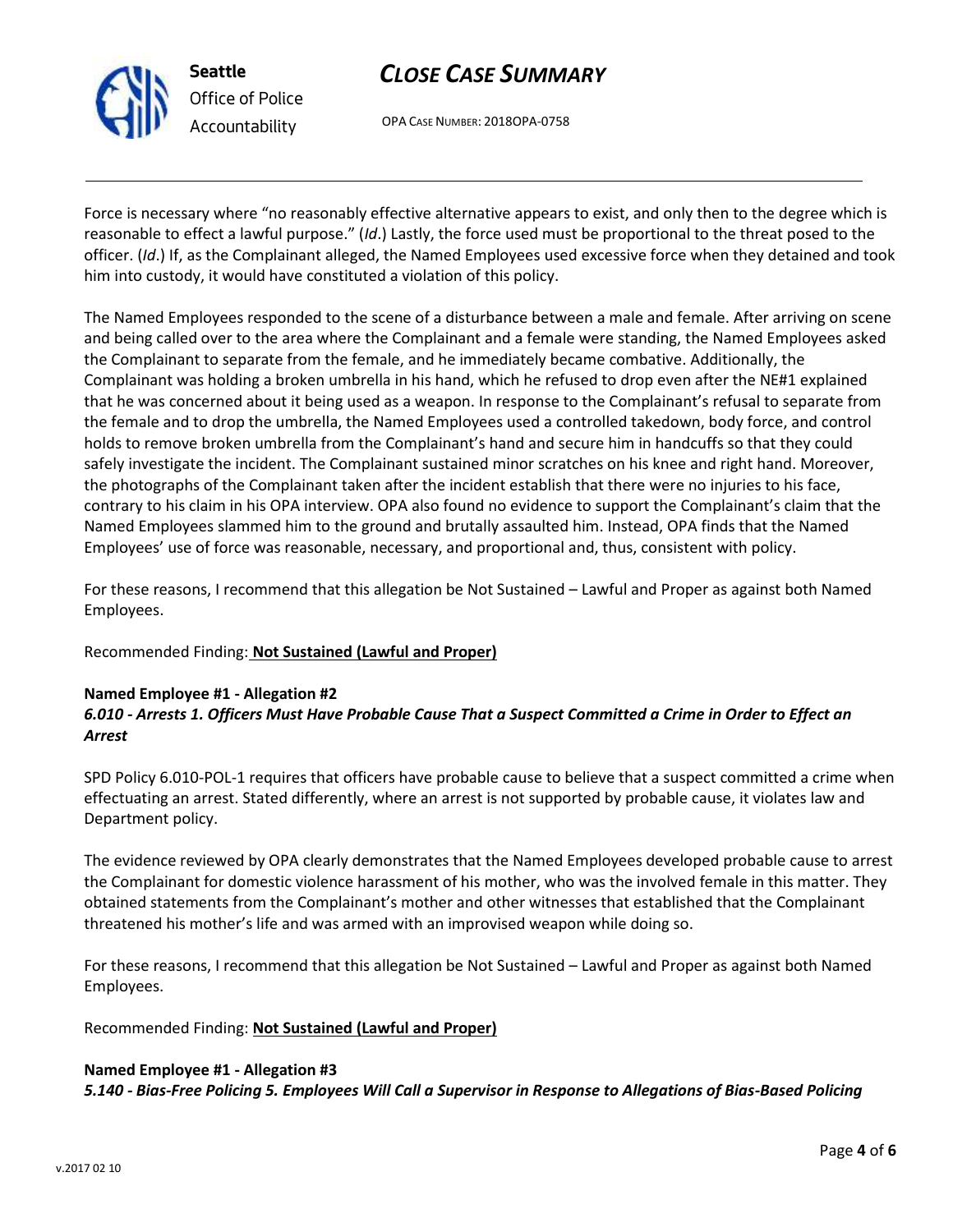

**Seattle** *Office of Police Accountability*

# *CLOSE CASE SUMMARY*

OPA CASE NUMBER: 2018OPA-0758

SPD Policy 5.140-POL-5 requires employees to call a supervisor in response to allegations of biased policing. This includes providing sufficient information to the supervisor to allow a determination as to what occurred and what the nature of the bias allegation is. (SPD Policy 5.140-POL-5.)

The Complainant was recorded on ICV audio asking the question, "Why, because I'm dark skinned?" The Complainant's statement was made shortly after the Named Employees were heard approaching him and asking that he separate from the female. From OPA's review of the video, it appeared that this question was being asked by the Complainant of the Named Employees; however, neither responded. The Named Employees were asked about this statement during their OPA interviews and both reported that they did not hear it prior to listening to the ICV of the incident. Both of the Named Employees explained that the statement was brief and made during a period where their attention was focused on the Complainant's actions, his refusal to separate from the female victim, and the fact that he was refusing to put down the broken umbrella he was holding. They also brought up the surrounding noises and the volume of those noises, as well as the overall activity that they were monitoring.

Based on OPA's review of the evidence, including the ICV, it is not implausible that NE#1 and NE#2 did not hear the Complainant's statement concerning biased policing. There was a significant amount of other activity going on at that same time. Moreover, when the statement was made, neither NE#1 nor NE#2 responded or seemed to hear what was said.

As OPA's investigation and evaluation of the evidence cannot prove or disprove whether the officers heard and failed to report the claim of excessive force, I recommend that this allegation be Not Sustained – Inconclusive.

## Recommended Finding: **Not Sustained (Inconclusive)**

## **Named Employee #1 - Allegations #4**

## *6.220 - Voluntary Contacts, Terry Stops & Detentions 1. Terry Stops are Seizures and Must Be Based on Reasonable Suspicion in Order to be Lawful*

SPD Policy 6.220-POL-1 governs Terry stops and stands for the proposition that Terry stops are seizures of an individual and, as such, must be based on reasonable suspicion in order to be lawful. SPD Policy defines a Terry stop as: "A brief, minimally invasive seizure of a suspect based upon articulable reasonable suspicion in order to investigate possible criminal activity." (SPD Policy 6.220-POL-2(b).) SPD Policy further defines reasonable suspicion as: "Specific, objective, articulable facts, which, taken together with rational inferences, would create a wellfounded suspicion that there is a substantial possibility that a subject has engaged, is engaging or is about to engage in criminal conduct." (*Id*.) Whether a Terry stop is reasonable is determined by looking at "the totality of the circumstances, the officer's training and experience, and what the officer knew before the stop." (*Id*.) While "[i]nformation learned during the stop can lead to additional reasonable suspicion or probable cause that a crime has occurred, it "cannot provide the justification for the original stop." (*Id*.)

The Named Employees responded to multiple 911 calls of a reported disturbance involving a male and female. When they arrived, the victim of the disturbance waved them over. The Complainant, who was standing next to the victim, matched the description provided to the Named Employees prior to when they arrived on scene. The dispatched call had also been updated prior to their arrival with a report that the male threatened to kill the female. These facts clearly established sufficient reasonable suspicion to detain the Complainant.